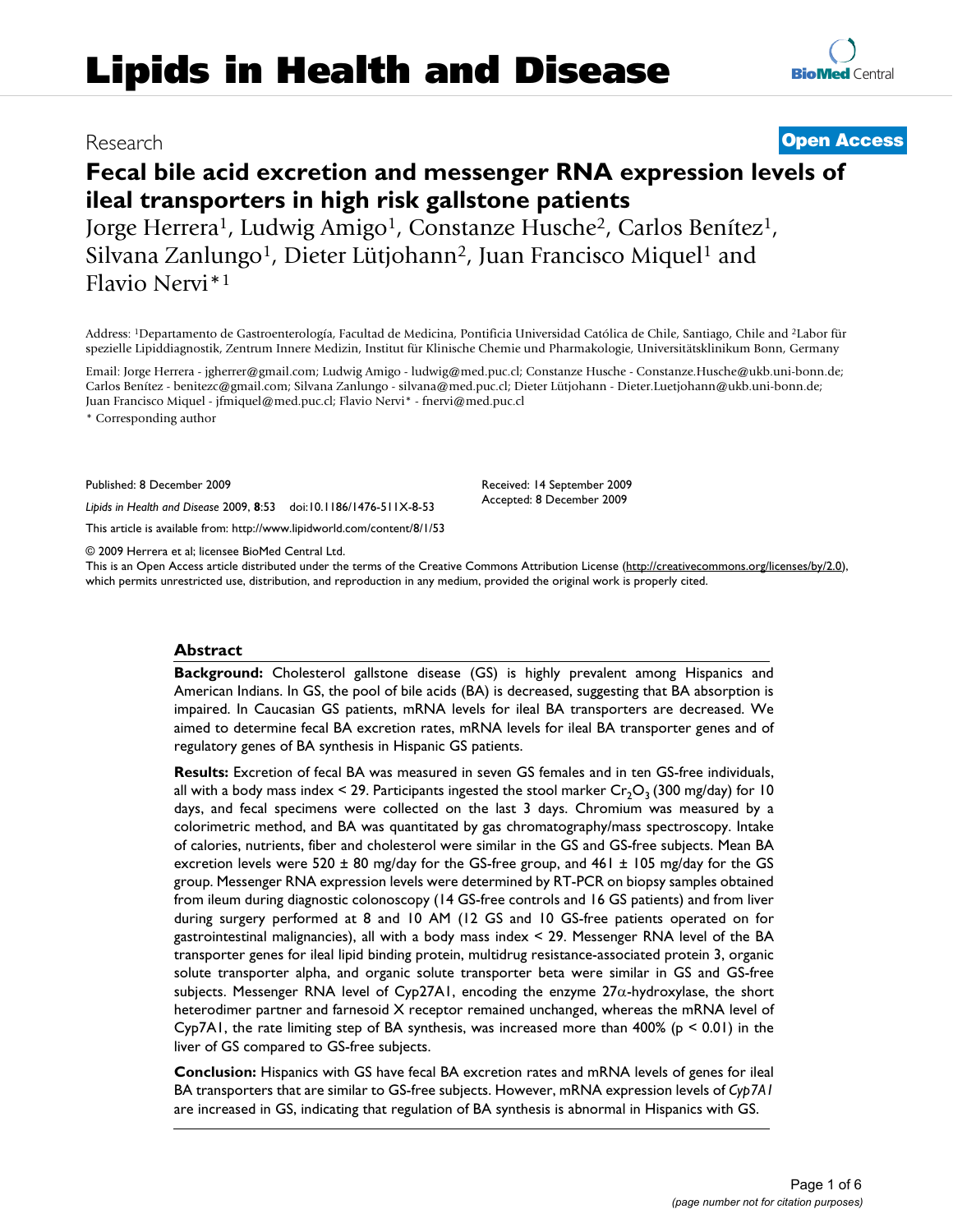#### **Background**

Cholesterol gallstone disease (GS) is prevalent worldwide, and is endemic among American Indians and Hispanics [1,2]. In GS, the primary abnormality is secretion by the liver into the gallbladder of bile that is supersaturated with cholesterol. This leads to precipitation of cholesterol and formation of gallstones. The most common causes of cholesterol-saturated bile are a decrease in the bile acid (BA) pool and secretion rate and an increase in cholesterol output into the bile [3,4]. Thus, one current hypothesis about the primary cause of GS is abnormal regulation of cholesterol and BA metabolism.

Fecal BA excretion rate is a marker of daily BA synthesis, and is higher in Argentinean Hispanic patients with GS than in GS-free individuals [5]. Similarly, BA synthesis, indirectly assessed by the measurement of serum  $7\alpha$ hydroxy-4-cholesten-3-one concentration in one point in time, was found increased in Chilean Hispanics with GS compared to GS-free individuals, suggesting increase BA synthesis in GS [6,7]. Similar results were observed in Caucasian individuals [8,9]. Consistent with these findings, the mRNA levels of BA transporter genes are decreased in the ileum of female Caucasian GS patients, supporting the hypothesis that absorption of BA is impaired and fecal BA excretion is increased in subsets of GS patients [10,11]. GS-free North American Indians, a population with an extremely high prevalence of GS, also have higher fecal BA excretion rates than non-Indian subjects [12]. However, GS patients who are North American Indians [12] or obese non-Indians [13] have fecal BA excretion levels that are similar compared to levels found in GS-free subjects. Consistent with these findings, other studies performed among Italian [14] and Chinese [15] subjects have shown unchanged mRNA expression levels of CYP7A1, the ratelimiting enzyme of BA synthesis.

These apparent discrepancies might be because the mechanisms of GS formation are different in patients with different ethnic backgrounds, or because indirect assessment of BA synthesis in one part of the day might not reflect total daily production of BA, as occurs with the measurement of daily fecal BA excretion. Thus, the objective of this study was to quantitate daily fecal BA excretion rates, mRNA expression levels of ileal BA transporters and of hepatic regulatory genes of BA synthesis, in GS patients from a high-risk Hispanic population.

### **Results**

Nutrients and caloric intake were similar in GS-free control subjects and GS patients in this study of fecal BA excretion (results not shown). Caloric intake varied from 1220 to 2237 Kcals/day for all subjects. Fiber intake varied between 19.3 and 24.1 g/day, and cholesterol intake varied between 94.4 and 281.3 mg/day, and both were similar in GS-free and GS patients. All subjects were non-obese and had similar values for age, body mass index (BMI) and serum lipids (Table 1). No significant differences were observed in daily fecal BA excretion rates between the GS-free and GS patient groups, with rates varying from  $186 \pm 53$  (mean  $\pm$  standard error) and  $883 \pm 53$  mg/day in the GS-free patients, and from  $120 \pm 17$  and  $897 \pm 157$ mg/day in the GS group (Table 1).

The mRNA levels of genes involved in the regulation of the enterohepatic circulation of BA in the ileum were analyzed in GS and GS-free subjects with similar average ages and BMIs. Histological analysis of ileal biopsies showed no abnormalities for either GS-free or GS patients. As shown in Table 2, no differences were observed between GS patients and GS-free subjects in the mRNA levels of BA transporter genes, including the apical sodium dependent bile acid transporter (*Astb*); *Fabp6*, which is the gene for ileal lipid binding protein (ILBP); *Abcc3*, which is the gene for multidrug resistance-associated protein 3 (MRP3); or *Ost and Ost* , which are the genes for the organic solute transporters alpha and beta. Similarly, no changes were seen in the expression levels of FGF19, the ileal hormone that regulates BA synthesis.

The mRNA levels of regulatory genes of BA synthesis were determined in liver biopsies obtained from a series of GS and GS-free subjects subjected to laparotomy for GS, or for localized gastrointestinal malignancies, respectively. Histological analysis of liver biopsies was normal for either GS-free or GS patients. As shown in Table 3, the mRNA level of Cyp7A1, the gene encoding  $7\alpha$ -hydroxylase, the rate limiting step of BA synthesis, was increased by >400% ( $p < 0.01$ ) in GS compared to GS-free patients. No differences were observed between GS patients and GS-free subjects in the mRNA levels of Cyp27A1 and of regulatory genes of BA synthesis, including *Nr0B2* (short heterodimer partner) and *Nr1H4* (farnesoid X receptor, FXR).

#### **Discussion**

This study found similar rates of daily BA excretion in the feces of Chilean Hispanic GS patients and GS-free individuals. Our observations do not support the results of Mamianetti et al., who found increased BA excretion levels in the feces of GS patients compared to GS-free subjects [5]. However, since that study was performed without a fecal marker to correct for fecal flow, its findings are difficult to interpret, and cannot be compared to our study and other similar studies in which fecal flow markers were used to assess sterol excretion and balance [16-18]. Other studies that have reported fecal BA excretion rates in GS patients show similar daily rates of BA excretion in the feces of GS and GS-free subjects [12,13].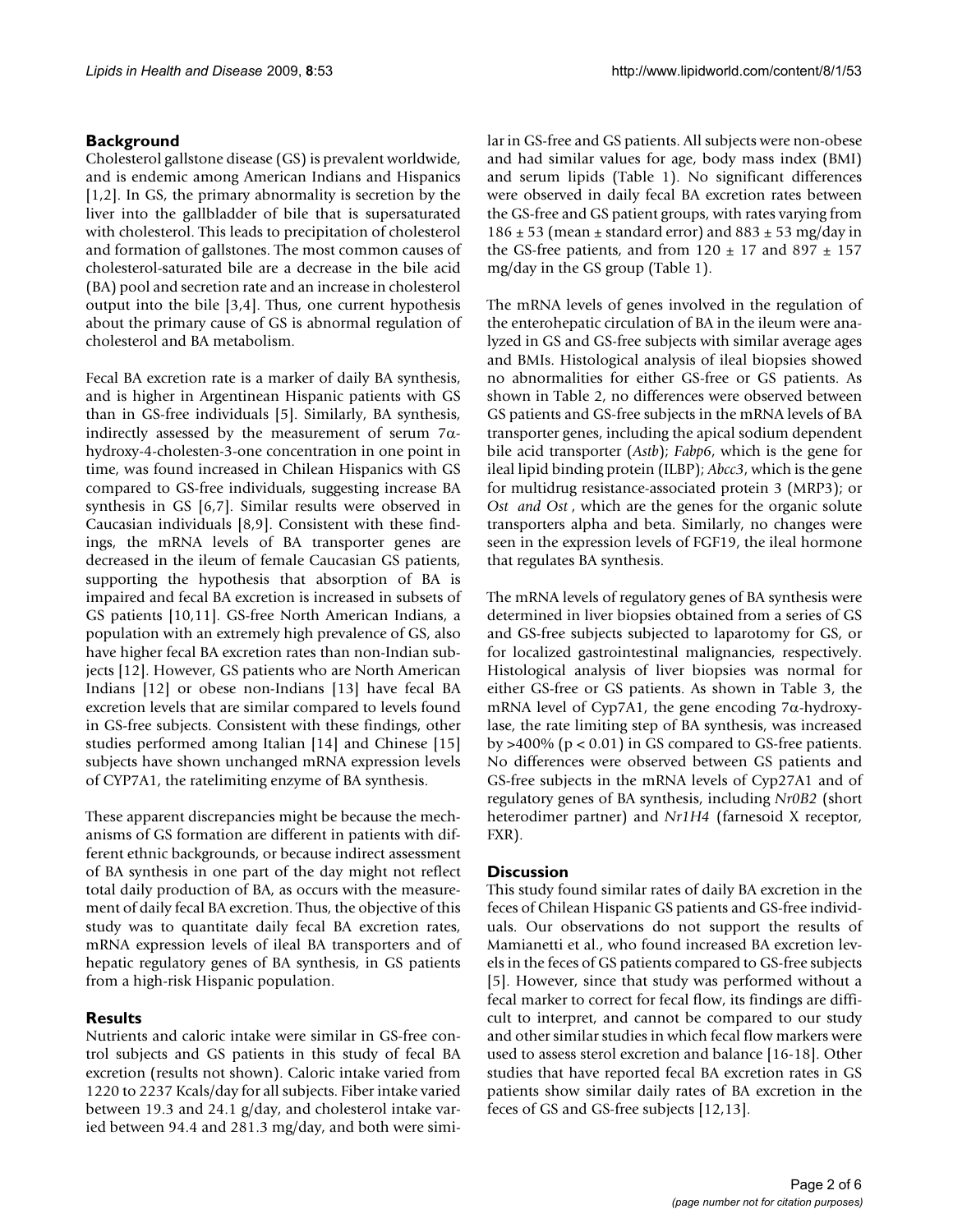|                        | Serum lipid concentration (mg/dl) |                |                 |            |              |                   |  |
|------------------------|-----------------------------------|----------------|-----------------|------------|--------------|-------------------|--|
| <b>Subjects</b>        | Age (y)                           | <b>BMI</b>     | <b>Total CH</b> | <b>HDL</b> | TG           | Fecal BA (mg/day) |  |
| <b>GS-free</b>         |                                   |                |                 |            |              |                   |  |
| $\mathbf{I}$           | 48                                | 23.4           | 170             | 52         | 99           | $883 \pm 53$      |  |
| $\overline{2}$         | 43                                | 23.4           | 223             | 46         | 73           | $824 \pm 68$      |  |
| $\mathbf 3$            | 46                                | 22.2           | 219             | 59         | 220          | $418 \pm 140$     |  |
| 4                      | 36                                | 23.7           | 219             | 67         | 57           | $880 \pm 150$     |  |
| 5                      | 22                                | 28.3           | 194             | 58         | 81           | $250 \pm 54$      |  |
| 6                      | 48                                | 22.1           | 226             | 76         | 68           | $428 \pm 140$     |  |
| 7                      | 34                                | 22.4           | 153             | 60         | 38           | $420 \pm 127$     |  |
| 8                      | 36                                | 26.3           | 192             | 50         | 100          | $403 \pm 140$     |  |
| 9                      | 37                                | 24.1           | 158             | 37         | $\mathbf{H}$ | $186 \pm 30$      |  |
| $\overline{10}$        | 55                                | 23.0           | 247             | 66         | 104          | $508 \pm 250$     |  |
| Mean ± SE              | $41 \pm 3$                        | $24.1 \pm 0.6$ | $198 \pm 10$    | $57 \pm 4$ | 95±16        | $520 \pm 80$      |  |
| <b>With gallstones</b> |                                   |                |                 |            |              |                   |  |
| $\mathbf{H}$           | 55                                | 23.8           | 247             | 66         | 104          | $374 \pm 9$       |  |
| 12                     | 51                                | 22.5           | 163             | 50         | 65           | $576 \pm 250$     |  |
| 13                     | 30                                | 22.5           | 150             | 39         | 165          | $314 \pm 86$      |  |
| Cholecystectomy        |                                   |                |                 |            |              |                   |  |
| 4                      | 47                                | 22.1           | 150             | 28         | 177          | $324 \pm 46$      |  |
| 15                     | 53                                | 22.0           | 148             | 50         | 118          | $120 \pm 17$      |  |
| 16                     | 37                                | 24.1           | 162             | 44         | 146          | $897 \pm 157$     |  |
| 17                     | 30                                | 26.7           | 150             | 39         | 165          | $538 \pm 170$     |  |
| <b>Total GS</b>        |                                   |                |                 |            |              |                   |  |
| Mean ± SE              | $47 \pm 4$                        | $23.4 \pm 0.6$ | $158 \pm 3$     | $46 \pm 4$ | $114 \pm 19$ | 461 ± 105         |  |

**Table 1: Age, BMI, serum lipids and fecal BA excretion in control and GS patients.**

Each individual value of fecal BA excretion represents the mean ± SE of the three days of fecal collection of each participant. Body weights were: GS-free subjects, 58.6 ± 1.9; GS patients, 55.3 ± 1.7. BMI was calculated as weight/height (kg/m2); CH, cholesterol; TG, triglycerides.

Consistent with the apparently normal daily fecal BA excretion in GS patients, we found that GS-free and GS patients had similar mRNA levels for BA transporter genes in the ileum. This observation suggested that this group of GS patients had no abnormalities in ileal BA absorption, in contrast with the decreased mRNA levels of BA trans-

**Table 2: Expression levels of mRNA of ileal transporters of BA and FGF19 in GS patients.**

|         |      | Gene symbol Gene ID Expression value in GS | P value |
|---------|------|--------------------------------------------|---------|
| SIc10A2 |      | 6555 $0.99 \pm 0.19$                       | 0.964   |
| Fabb6   |      | $2172$ 1.01 ± 0.11                         | 0.983   |
| Abcc3   | 8714 | $1.08 \pm 0.07$                            | 0.586   |
| Ost     |      | $200931$ $1.18 \pm 0.11$                   | 0.425   |
| Ost     |      | $123264$ $1.02 \pm 0.08$                   | 0.902   |
| Fgf19   |      | $9965$ 1.30 ± 0.20                         | 0.411   |
|         |      |                                            |         |

Expression represent the mean values ± SE of GS subjects. Expression values for GS-free subjects were assigned as 1.00. Participants of the study were: GS,  $n = 16$  (16 GS, 12F/4 M and 7), GS-free subjects,  $n =$ 14 (8 F/6 M). Age ranges were 62 ± 2 for GS-free, 57 ± 3 for GS. Gene ID corresponds to gene annotation obtained from NCBI web site. Expression of the following genes were determined: *Slc10A2*, ASBT (Apical sodium dependent bile acid transporter); *Fabp6*, ILBP (Ileal Lipid Binding protein); *Abcc3*, MRP3 (Multidrug resistanceassociated protein 3); *Ost* , Organic solute transporter alpha; *Ost* , Organic solute transporter beta; *Fgf19*, Fibroblast growth factor 19.

porters observed in the ileum of Caucasian female GS patients in other studies [10,11]. Our results indicate that Chilean Hispanics with GS maintain a normal rate of BA absorption in the ileum. However, a specific abnormality in the expression levels of ileal BA transporters in GS patients may not be detected in this population because of

**Table 3: mRNA expression levels of hepatic regulatory genes of BA synthesis in GS patients.**

| Gene symbol       | <b>Gene ID</b> Expression value ± SE | p value  |
|-------------------|--------------------------------------|----------|
| Cyp7A1            | $1581$ 4.12 ± 2.68                   | $0.012*$ |
| Cyb27A1           | $1593$ $1.10 \pm 0.45$               | 0.717    |
| Nr0B <sub>2</sub> | $604630$ $1.08 + 0.52$               | 0.788    |
| $Nr$ $H4$         | $603826$ $0.83 \pm 0.28$             | 0.523    |
|                   |                                      |          |

Expression values represent the mean ± SE of GS subjects. Expression values for GS-free subjects were assigned as 1.00. Participants of the study were: GS,  $n = 12$  (9 F/3 M), GS-free subjects,  $n = 10$  (5 F/5 M). Age ranges were  $50 \pm 4$  for GS and  $56 \pm 5$  for GS-free. Gene ID corresponds to gene annotation obtained from NCBI. *Cyp7A1*, cytochrome P450, family 7, subfamily A, polypeptide 1 (cholesterol 7α-hydroxylase); *Cyp27A1*, cytochrome P450, family 27, subfamily A, polypeptide 1 (sterol 27α-hydroxylase); *Nr0B2* nuclear receptor subfamily 0, group B, member 2 (short heterodimer partner); *Nr1H4*, Nuclear receptor subfamily 0, group H, member 4 (farnesoid x receptor, FXR).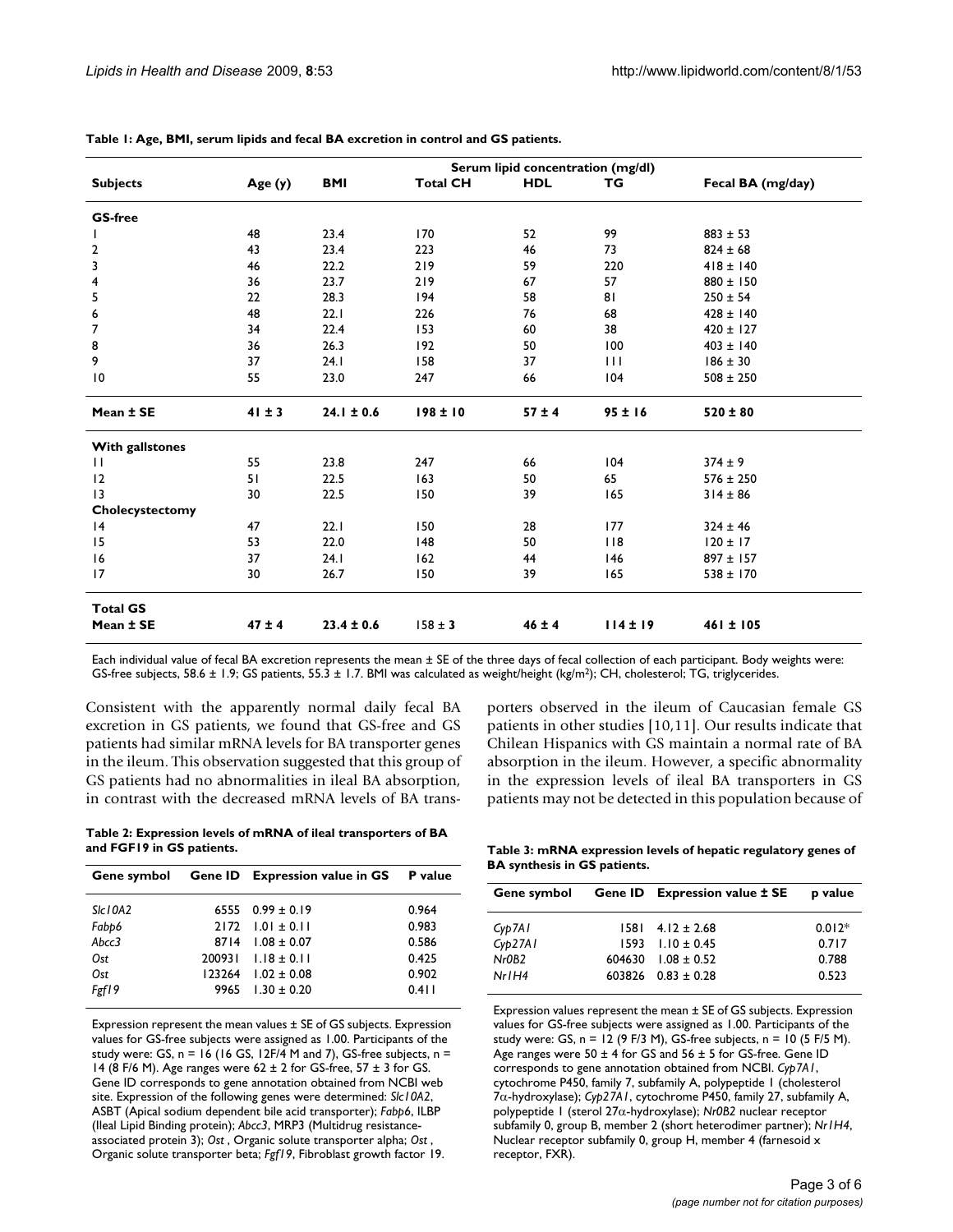the extremely high prevalence of GS among Chileans, who were used as both patients and controls in this study.

The finding that fecal BA excretion is unchanged in our GS patients is consistent with normal rates of daily BA synthesis determined by isotopic methods in GS [19,20] and with normal mRNA expression levels of CYP7A1 found among Italian [14] and Chinese [15] GS patients. These observations apparently contradicts the finding of increased mRNA levels of CYP7A1 of the present study and the previously reported increase in  $7\alpha$ -hydroxy-4cholesten-3-one in serum in Hispanics [6,7], as well as in Caucasian GS patients [8,9]. The most likely explanation for this apparent contradiction is that the increased CYP7A1 mRNA and serum 7α-hydroxy-4-cholesten-3-one concentration seen in GS patients was observed at a single time point, measured by an indirect assessment of BA synthesis. Thus, the values may not reflect the daily rate of BA synthesis as measured by the daily fecal BA excretion method, or by isotopic methods. BA synthesis shows a rapidly changing circadian rhythm in rodents [21] and in humans [22]. Therefore, the increase in BA synthesis, assessed by either CYP7A1 mRNA, or a serum marker of BA synthesis measured at only one point during the day, may indicate a secondary phenomenon that is an effect of the loss of gallbladder function in some populations, and not a primary pathogenic defect of all GS patients. Whether the mechanism responsible for the increase mRNA expression levels of CYP7A1 in GS is mediated by the FXR nuclear receptor - dependent or FGF 19 - dependent mechanism, cannot be elucidated with the results obtained in these studies. It is possible that the fraction of the BA pool stored in the intestine during the night is higher in GS patients compared to GS-free subjects. This situation could decrease BA concentration in hepatocytes and consequently, decrease FXR activity followed by increase of mRNA levels of CYP7A1 early in morning, when liver biopsies and serum samples are obtained from the subjects participating in these studies. Alternatively, loss of gallbladder function because of the presence of gallstones, or cholecystectomy could change the daily secretion pattern of FGF19 with the subsequent modification of the circadian rhythm of CYP7A1 mRNA.

The fecal BA excretion rates previously reported for North American Indians are higher than rates observed for Caucasian individuals [12,16-18], but similar to the values reported here. This suggests that Amerindians may have higher rates of fecal BA excretion than other populations, which might represent a common ethnic predisposition to form gallstones, resulting from a reduced capacity for BA absorption in the ileum. Another possibility relates to the presence of common dietary constituents in the diet of Amerindians and Hispanics that might increase fecal BA excretion and cholesterol saturation in bile such as occurs

with legume diets [18,23], a common foodstuff in these populations [23,24]. Specific types of fiber, such as the saponin component in the soluble fraction of legumes, may increase the synthesis of BA [25,26] and favour its excretion in feces [18]. Interestingly, the levels of fecal BA excretion reported here in GS patients and GS-free subjects were similar to values reported for Caucasian subjects ingesting a diet high in fiber [16] or in legumes [18].

### **Conclusion**

Fecal BA excretion, a marker of daily BA synthesis, and mRNA expression levels of ileal transporters remain unchanged in GS compared to GS-free Hispanic subjects. Increased CYP7A1 mRNA expression levels found in GS compared to GS-free subjects, suggests that regulation of BA synthesis is abnormal in GS patients from Hispanic populations.

#### **Methods**

#### *Patient selection and sample collection*

The Institutional Review Board for Human Studies of the Faculty of Medicine at the Pontificia Universidad Católica de Chile approved this study, which was conducted according to the 1975 Declaration of Helsinki. All subjects participating in this study gave informed consent.

Daily excretion of fecal BA was measured in seven GS female patients (3 with gallstones and 4 cholecystectomized), and in 10 GS-free female subjects. All participants worked at our institution as nurse assistants. Gallstone disease was defined as either asymptomatic cholelithiasis previously diagnosed by ultrasound, or antecedent of cholecystectomy performed > 2 years prior to the study. GS are mainly of the cholesterol type in the Chilean population [2] and the morphology of patients's gallstones was of the cholesterol type in this study [27]. Criteria for selection included: a) normal weight (BMI <29); b) normal serum glucose, insulin and albumin concentrations; c) no antecedent of obesity or known changes of > 5% in habitual body weight for 6 months prior to the study; d) no antecedent of inflammatory bowel disease, or diarrhea for 2 months prior to the study; d) no antecedent of treatment with drugs affecting lipid metabolism. As a stool marker of fecal flow, each subject ingested a capsule containing 100 mg  $Cr_2O_3$  (Merck, Darmstadt, Germany), with the main meals, three times daily for ten days. Daily fecal specimens were obtained for the last 3 days of the study protocol, and stored at -20°C until processing. Subjects ingested two daily meals at the Pontificia Universidad Católica de Chile. Dietary energy, cholesterol, fat, carbohydrate, protein and fiber were calculated from 7 day dietary records using the software Food Processor 7.9 (ESHA Research, Oregon, USA).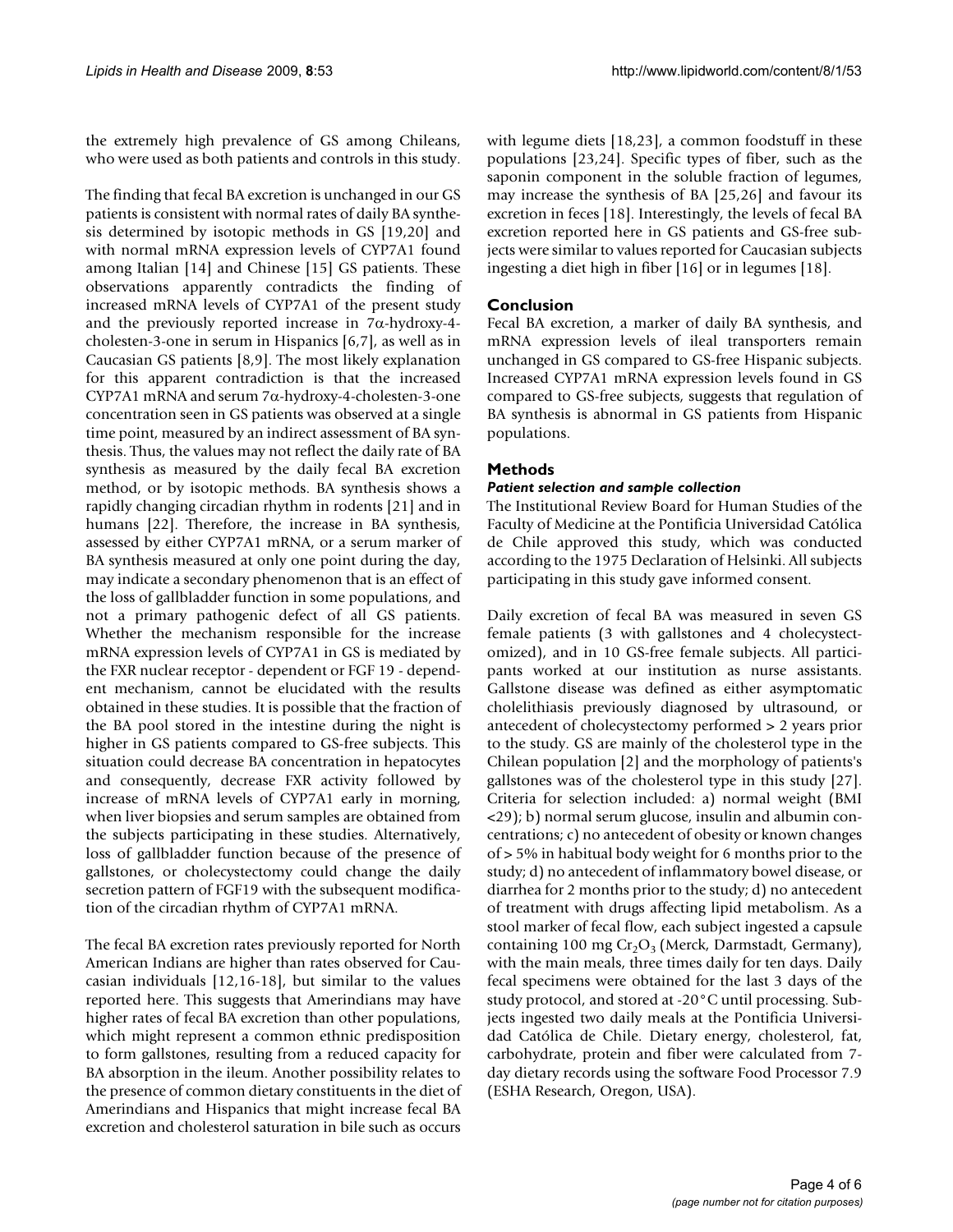The experimental protocols of the ileal and liver biopsy studies included subjects that had a BMI <29, normal serum glucose, and no antecedent of treatment with drugs affecting lipid metabolism, including thyroid hormones, or drugs for treatment of inflammatory bowel disease. The ileal biopsy study included 14 GS-free controls (8 female, 6 male), 16 GS subjects (9 with gallstones, 7 females, 2 males and 7 cholecystectomized, 5 females, 2 males), all undergoing diagnostic colonoscopy for screening purposes. Cholecystectomized patients had cholecystectomy performed at least 3 years prior to colonoscopy. For each patient, five to seven ileal biopsy specimens were obtained from approximately 10 cm proximal to the ileocecal valve in the ileal biopsy study. The experimental protocol for the liver biopsy study included 12 GS patients (9 female, 3 male), subjected to elective surgery because of previously symptomatic GS and a control group formed by 10 GS-free individuals (5 female, 5 male), operated upon because of gastrointestinal cancer localized to the affected organ. A liver biopsy was obtained at the beginning of the surgical procedure.

A specimen of both the ileal and liver biopsy studies from each individual were fixed and stained with hematoxylineosin for histological analysis. All non-GS patients had a normal abdominal ultrasound for assessment of GS.

#### *Determination of fecal BA excretion*

Fecal samples from three days of collection were subjected to alkaline hydrolysis according to de Wael et al. [28]. Unconjugated BA was extracted into diethyl ether and quantitated by gas chromatography/mass spectroscopy as previously described [29,30]. Fecal chromium from the ingested chromium oxide  $(Cr_2O_3)$  was determined according to Calvert et al. [31]. Concentrations of chromium and acidic sterols in feces 13 were calculated per gram of fecal homogenate. The daily excretion of BA was determined by the equation:

BA  $(mg / day) = acidic$  sterols  $(mg / g$  sample)  $\times$  Cr  $(mg / day) / Cr$   $(mg / g$  sample)

#### *RNA extraction, reverse transcription and real-time PCR analysis*

Total RNA was isolated from ileal biopsies by an acidic guanidinium isothiocyanate/phenol/chloroform extraction procedure, as described by Chomczynski and Sacchi [32]. Total RNA was reverse transcribed using the Super-Script First-Strand Synthesis System for RT-PCR (Invitrogen, Bios Chile, I.G.S.A., Santiago, Chile) and random hexamers. Quantitative polymerase chain reaction (PCR) was performed in a Mx3000P Real-Time PCR System (Stratagene, La Jolla, CA, USA) using Platinum Quantitative PCR SuperMix-UDG (Invitrogen, Bios Chile, I.G.S.A., Santiago, Chile), and 25 ng of reverse transcribed RNA. Specific TaqMan Gene Expression Assays (Applied Biosystems, Foster City, CA) were performed for genes that regulate BA synthesis in the liver and BA absorption in the ileum, and for eukaryotic 18S rRNA. The primers used in the study are the following references from Applied Biosystems: *Slc10A2*, Hs00166561\_m1; *Fabp6*, ILBP, Hs00155029\_m1; *Abcc3*, Hs 00358656\_m1; *Ost* , Hs00380895\_m1; *Ost* , Hs00418306\_m1; *Fgf19*, Hs00391591\_m1; *Cyp7A1*, Hs 00167982\_m1; *Cyp27A1*; Hs00168003\_m1; *Nr0B2*, Hs00222677\_m1; *Nr1H4*, Hs00231968  $m1$ . Thermal cycling conditions were 95 $\degree$ C for 10 minutes followed by 40 cycles at 93°C for 15 seconds, and 60°C for 1 minute. Reactions were performed in duplicate. Relative quantification of gene expression was performed using the comparative threshold (Ct) method as described by Applied Biosystems (Foster City, CA, USA). Changes in mRNA expression level were calculated following normalization to 18S expression (Applied Biosystems reference: Hs99999901\_s1).

#### *Statistics*

Data are presented as mean  $\pm$  standard error of the mean. Statistical analysis was carried out by Student's *t*-test. The Ct value obtained for control and GS samples was submitted to a *t*-student analysis using REST-MCS software [33]. Differences were considered significant when p < 0.05.

#### **List of abbreviations**

BA: bile acids; BMI: body mass index; (CYP7A1): cholesterol 7α-hydroxylase; GS: gallstone disease; (RT-PCR): real-time reverse transcription-polymerase chain reaction.

### **Competing interests**

The authors declare that they have no competing interests.

#### **Authors' contributions**

JH, CH, LA and CB performed the majority of experiments; SZ, DL, JFM provided analytical tools and reagents and were involved in editing the manuscript; FN designed the study, co-ordinated and provided the collection of human material, wrote the manuscript, and provided financial support for this work. All authors read and approved the final manuscript.

#### **Acknowledgements**

This study was supported by FONDECYT Grants N° 1070891, 1070622, 1080325.

#### **References**

- 1. Shaffer EA: **[Gallstone disease: Epidemiology of gallbladder](http://www.ncbi.nlm.nih.gov/entrez/query.fcgi?cmd=Retrieve&db=PubMed&dopt=Abstract&list_uids=17127183) [stone disease.](http://www.ncbi.nlm.nih.gov/entrez/query.fcgi?cmd=Retrieve&db=PubMed&dopt=Abstract&list_uids=17127183)** *Best Pract Res Clin Gastroenterol* 2006, **20:**981-996.
- 2. Miquel JF, Covarrubias C, Villaroel L, Mingrone G, Greco AV, Puglielli L, Carvallo P, Marshall G, Del Pino G, Nervi F: **[Genetic epidemiol](http://www.ncbi.nlm.nih.gov/entrez/query.fcgi?cmd=Retrieve&db=PubMed&dopt=Abstract&list_uids=9753497)[ogy of cholesterol cholelithiasis among Chilean Hispanics,](http://www.ncbi.nlm.nih.gov/entrez/query.fcgi?cmd=Retrieve&db=PubMed&dopt=Abstract&list_uids=9753497) [Amerindians, and Maoris.](http://www.ncbi.nlm.nih.gov/entrez/query.fcgi?cmd=Retrieve&db=PubMed&dopt=Abstract&list_uids=9753497)** *Gastroenterology* 1998, **115:**937-946.
- 3. Zanlungo S, Rigotti A: **[Determinants of transhepatic choles](http://www.ncbi.nlm.nih.gov/entrez/query.fcgi?cmd=Retrieve&db=PubMed&dopt=Abstract&list_uids=19267863)[terol flux and their relevance for gallstone formation.](http://www.ncbi.nlm.nih.gov/entrez/query.fcgi?cmd=Retrieve&db=PubMed&dopt=Abstract&list_uids=19267863)** *Liver Int* 2009, **29:**323-330.
- 4. Portincasa P, Moschetta A, Palasciano G: **[Cholesterol gallstone](http://www.ncbi.nlm.nih.gov/entrez/query.fcgi?cmd=Retrieve&db=PubMed&dopt=Abstract&list_uids=16844493) [disease.](http://www.ncbi.nlm.nih.gov/entrez/query.fcgi?cmd=Retrieve&db=PubMed&dopt=Abstract&list_uids=16844493)** *Lancet* 2006, **368:**230-239.